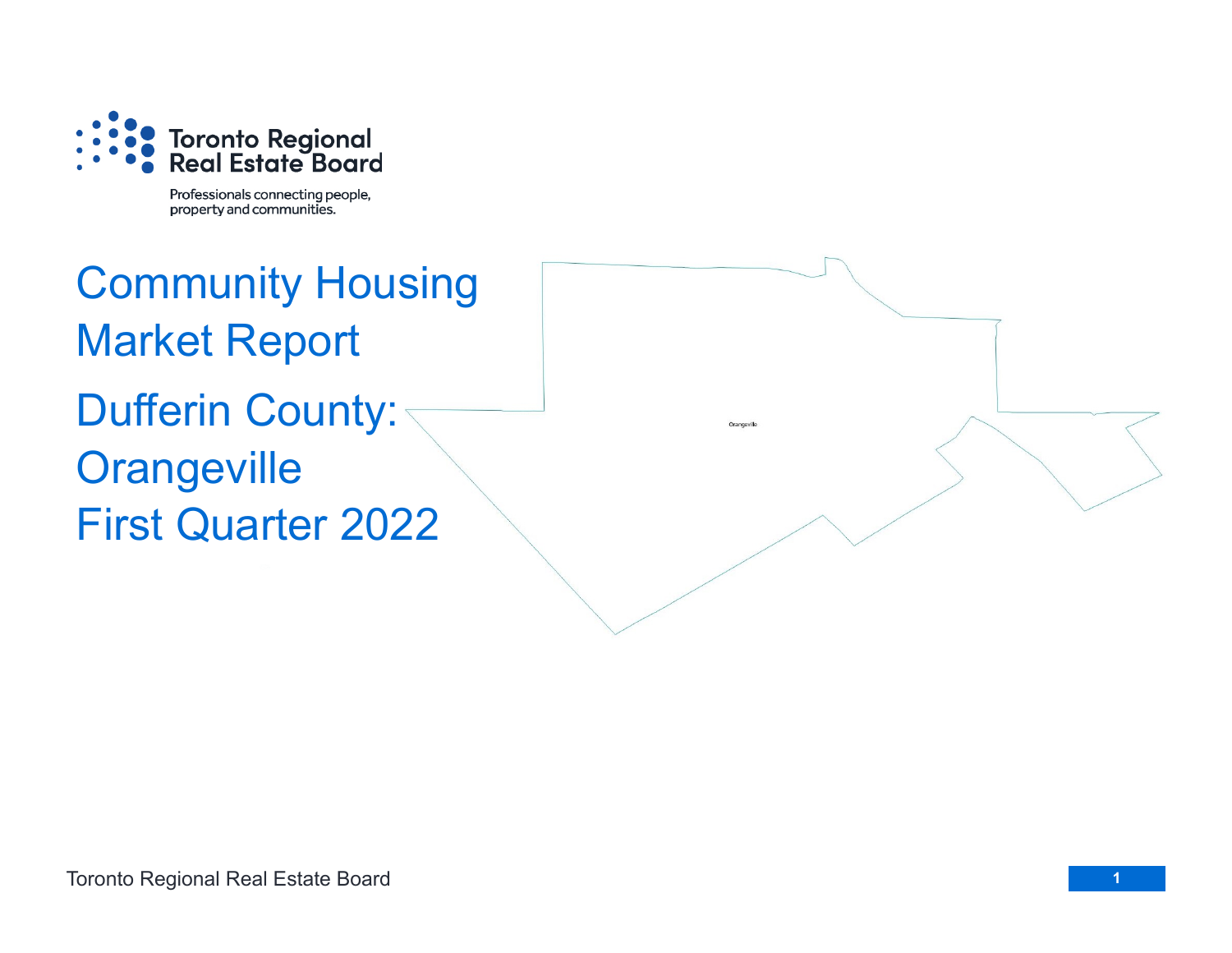## SUMMARY OF EXISTING HOME TRANSACTIONS ALL HOME TYPES, FIRST QUARTER 2022

## ORANGEVILLE COMMUNITY BREAKDOWN

| <b>Community</b> | <b>Sales</b> |               | Dollar Volume   Average Price   Median Price |           | New Listings | <b>Active Listings</b> | Avg. SP/LP | Avg. DOM |
|------------------|--------------|---------------|----------------------------------------------|-----------|--------------|------------------------|------------|----------|
| Orangeville      | 168          | \$172,821,783 | \$1,028,701                                  | \$990,556 | 260          |                        | 115%       |          |

\*The source for all slides is the Toronto Regional Real Estate Board. Some statistics are not reported when the number of transactions is two (2) or less. Statistics are updated on a monthly basis. Quarterly community statistics in this report may not match quarterly sums calculated from past TRREB publications.